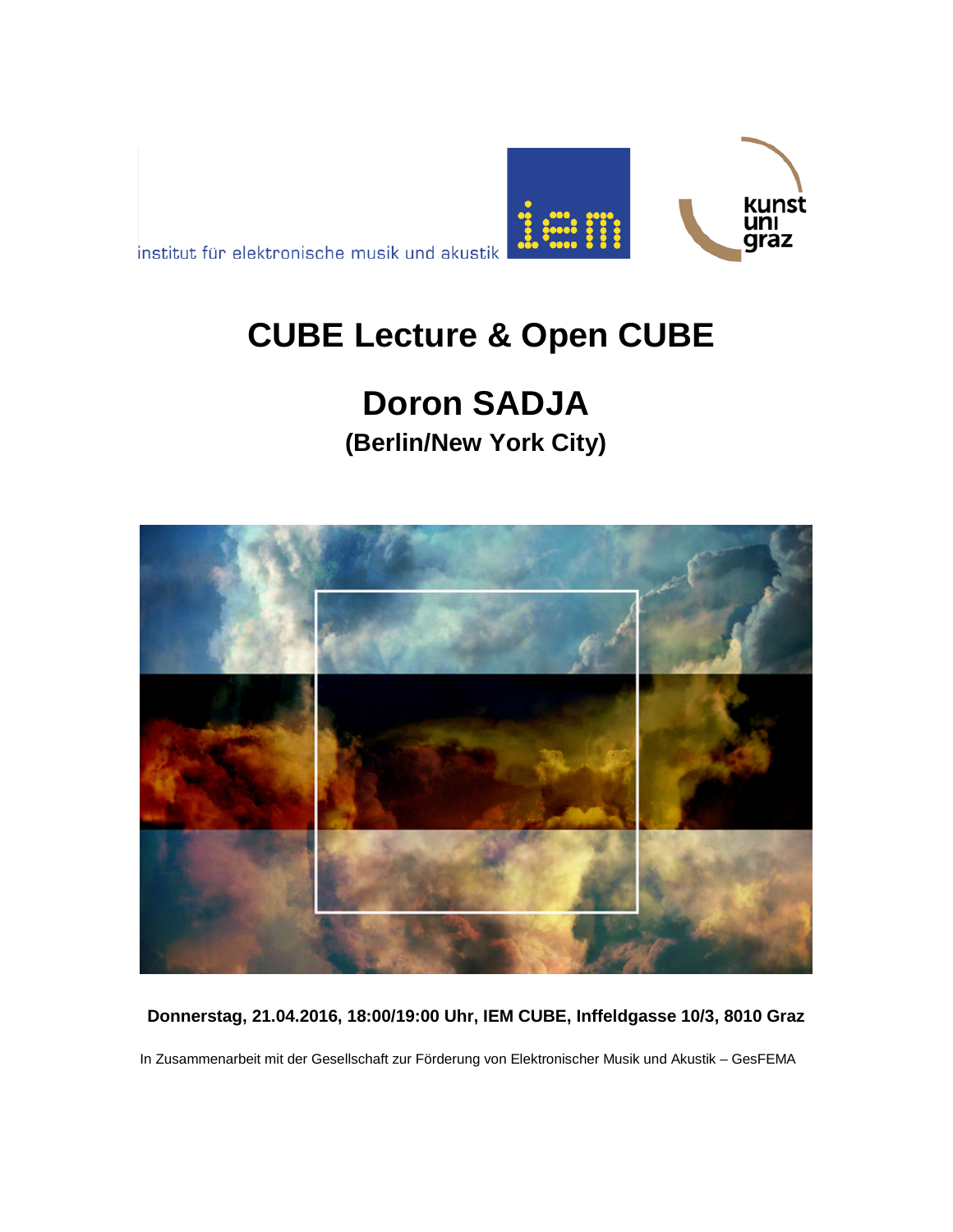### **Doron SADJA (Berlin/New York City)**

#### **18h00 CUBE Lecture**

#### **Mapping the Perceptual Landscape**

In "Mapping the Perceptual Landscape", Doron Sadja will give an overview of his practice followed by a discussion of auditory and visual phenomena, approaches to site specific performance, and the importance of losing control of your electronic instruments.

#### **19h00 Open CUBE**

#### **The Gentle Caress of a Stone Wall (work in progress)**

Using Impulse Response reverb, the technique in which the acoustics of a physical space can be modeled using recorded audio from a location, "The Gentle Caress of a Stone Wall" explores the sonic materiality of architectural space - not as an effect or simulation, but as an instrument in and of itself. Using this same technique of acoustical modeling, the work also examines what kind of inherent architecture could be embedded in a sound devoid of space (what are the acoustic dimensions of a snare drum, a Buchla synth growl, or the timbre of a human voice?).